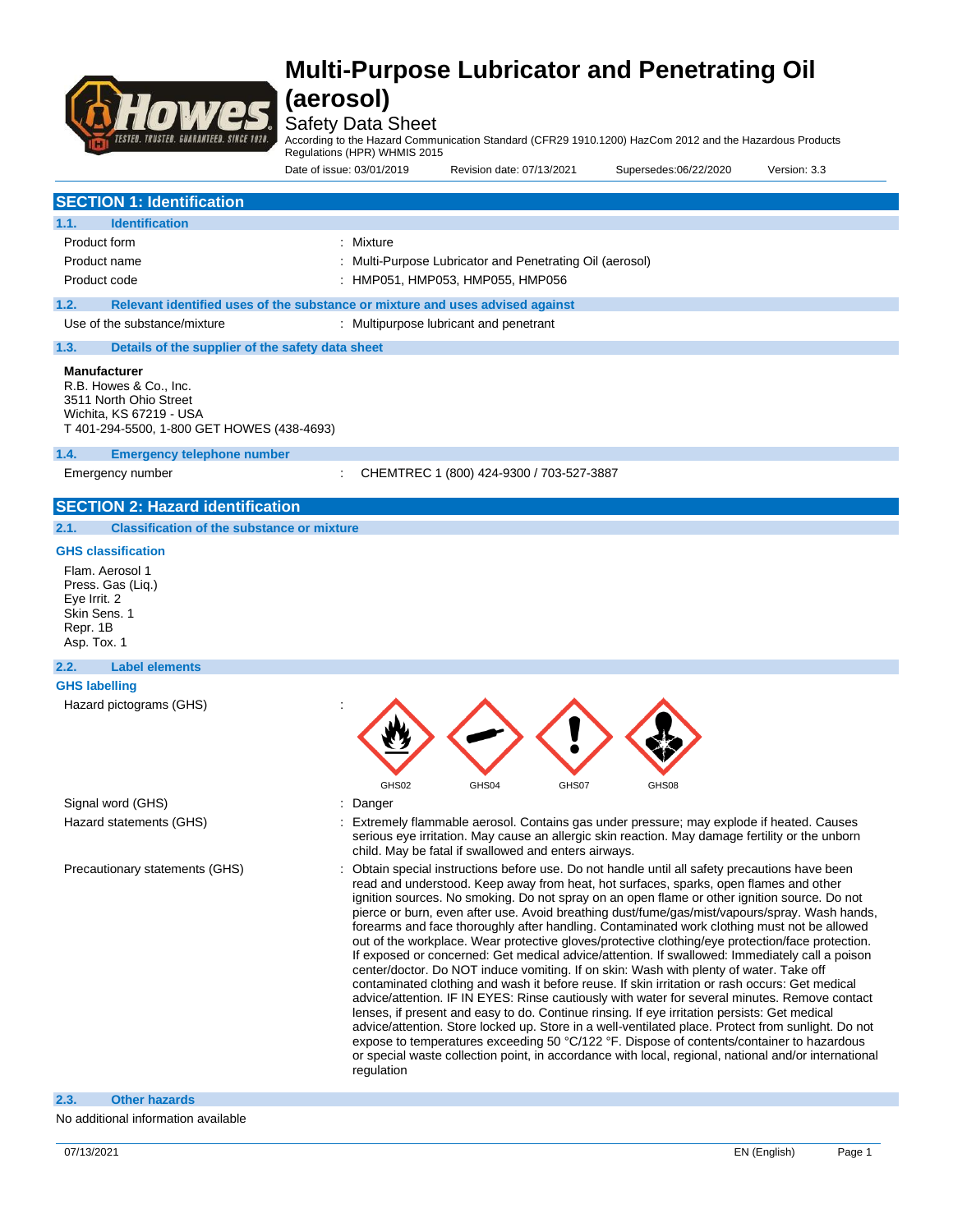Safety Data Sheet

According to the Hazard Communication Standard (CFR29 1910.1200) HazCom 2012 and the Hazardous Products Regulations (HPR) WHMIS 2015

### **2.4. Unknown acute toxicity**

### Not applicable

### **SECTION 3: Composition/information on ingredients**

#### **3.1. Substances**

Not applicable

#### **3.2. Mixtures**

| <b>Name</b>                                           | <b>Product identifier</b> | $\frac{9}{6}$ |
|-------------------------------------------------------|---------------------------|---------------|
| Distillates, petroleum, hydrotreated heavy naphthenic | (CAS-No.) 64742-52-5      | $60 - 80$     |
| Distillates, petroleum, hydrotreated light naphthenic | (CAS-No.) 64742-53-6      | $60 - 80$     |
| Carbon dioxide                                        | (CAS-No.) 124-38-9        | $1 - 5$       |
| Barium dinonylnaphthalenesulfonate                    | (CAS-No.) 25619-56-1      | $0.5 - 1.5$   |
| Pine oil                                              | (CAS-No.) 8002-09-3       | $0.5 - 1.5$   |
| Methyl salicylate                                     | (CAS-No.) 119-36-8        | $0.1 - 1$     |

**\*Chemical name, CAS number and/or exact concentration have been withheld as a trade secret**

| <b>SECTION 4: First-aid measures</b>                                |                                                                                                                                                                                                 |
|---------------------------------------------------------------------|-------------------------------------------------------------------------------------------------------------------------------------------------------------------------------------------------|
| <b>Description of first aid measures</b><br>4.1.                    |                                                                                                                                                                                                 |
| First-aid measures after inhalation                                 | : If breathing is difficult, remove victim to fresh air and keep at rest in a position comfortable for<br>breathing. Get medical advice/attention if you feel unwell.                           |
| First-aid measures after skin contact                               | : IF ON SKIN: Wash with plenty of Water. Take off contaminated clothing and wash it before<br>reuse. If skin irritation or rash occurs: Get medical advice/attention.                           |
| First-aid measures after eye contact                                | : IF IN EYES: Rinse cautiously with water for several minutes. Remove contact lenses, if present<br>and easy to do. Continue rinsing. If eye irritation persists: Get medical advice/attention. |
| First-aid measures after ingestion                                  | : IF SWALLOWED: Immediately call a POISON CENTER/doctor. Do NOT induce vomiting.<br>Never give anything by mouth to an unconscious person.                                                      |
| 4.2.<br>Most important symptoms and effects, both acute and delayed |                                                                                                                                                                                                 |
| Symptoms/effects after inhalation                                   | : May cause irritation to the respiratory tract.                                                                                                                                                |
| Symptoms/effects after skin contact                                 | : May cause skin irritation. Repeated exposure may cause skin dryness or cracking. May cause<br>an allergic skin reaction.                                                                      |
| Symptoms/effects after eye contact                                  | : Causes serious eye irritation. Symptoms may include discomfort or pain, excess blinking and<br>tear production, with marked redness and swelling of the conjunctiva.                          |
| Symptoms/effects after ingestion                                    | : May be fatal if swallowed and enters airways. This product may be aspirated into the lungs and<br>cause chemical pneumonitis. May cause stomach distress, nausea or vomiting.                 |
| Chronic symptoms                                                    | : May damage fertility or the unborn child.                                                                                                                                                     |
| 4.3.                                                                | Indication of any immediate medical attention and special treatment needed                                                                                                                      |

Symptoms may be delayed. In case of accident or if you feel unwell, seek medical advice immediately (show the label where possible).

| <b>SECTION 5: Fire-fighting measures</b> |                                                                                                                                                                                                                                                                                                   |
|------------------------------------------|---------------------------------------------------------------------------------------------------------------------------------------------------------------------------------------------------------------------------------------------------------------------------------------------------|
| 5.1.<br><b>Extinguishing media</b>       |                                                                                                                                                                                                                                                                                                   |
| Suitable extinguishing media             | : Foam. Carbon dioxide. Water spray or fog.                                                                                                                                                                                                                                                       |
| Unsuitable extinguishing media           | : Do not use water jet.                                                                                                                                                                                                                                                                           |
| 5.2.                                     | Special hazards arising from the substance or mixture                                                                                                                                                                                                                                             |
| Fire hazard                              | : Extremely flammable aerosol. Products of combustion may include, and are not limited to:<br>oxides of carbon.                                                                                                                                                                                   |
| <b>Explosion hazard</b>                  | : Heat may build pressure, rupturing closed containers, spreading fire and increasing risk of<br>burns and injuries.                                                                                                                                                                              |
| 5.3.<br><b>Advice for firefighters</b>   |                                                                                                                                                                                                                                                                                                   |
| Firefighting instructions                | : Containers may explode when heated.                                                                                                                                                                                                                                                             |
| Protection during firefighting           | : Keep upwind of fire. Wear full fire fighting turn-out gear (full Bunker gear) and respiratory<br>protection (SCBA). Cool down the containers exposed to heat with a water spray. Vapors may<br>be heavier than air and may travel along the ground to a distant ignition source and flash back. |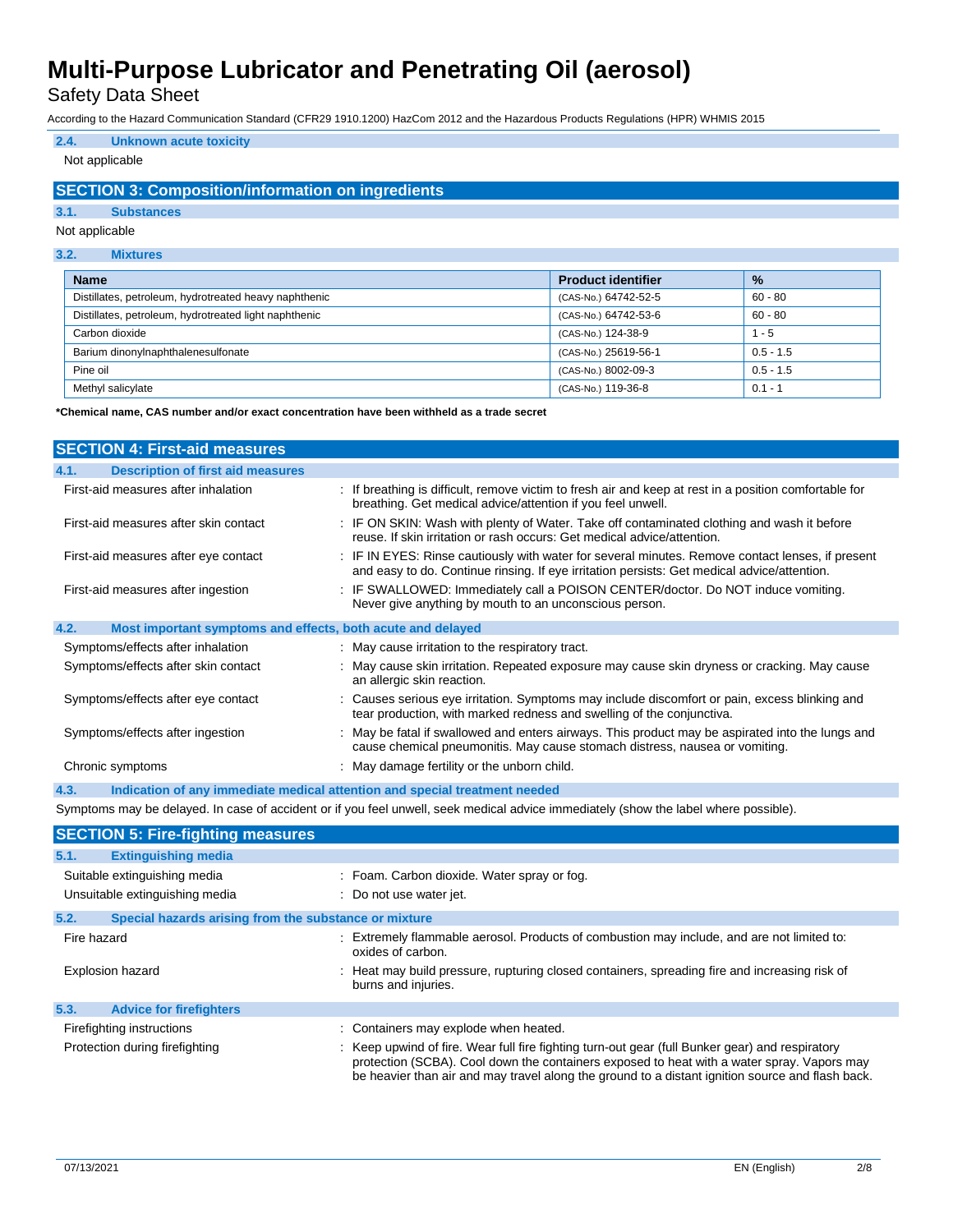Safety Data Sheet

According to the Hazard Communication Standard (CFR29 1910.1200) HazCom 2012 and the Hazardous Products Regulations (HPR) WHMIS 2015

| <b>SECTION 6: Accidental release measures</b>                                       |                                                                                                                                                                                                                                                           |  |
|-------------------------------------------------------------------------------------|-----------------------------------------------------------------------------------------------------------------------------------------------------------------------------------------------------------------------------------------------------------|--|
| Personal precautions, protective equipment and emergency procedures<br>6.1.         |                                                                                                                                                                                                                                                           |  |
| General measures                                                                    | : Use personal protection recommended in Section 8. Isolate the hazard area and deny entry to<br>unnecessary and unprotected personnel. Eliminate sources of ignition. Use only non-sparking<br>tools. Use special care to avoid static electric charges. |  |
| 6.1.1.<br>For non-emergency personnel<br>No additional information available        |                                                                                                                                                                                                                                                           |  |
| 6.1.2.<br>For emergency responders<br>No additional information available           |                                                                                                                                                                                                                                                           |  |
| <b>Environmental precautions</b><br>6.2.                                            |                                                                                                                                                                                                                                                           |  |
| Prevent entry to sewers and public waters.                                          |                                                                                                                                                                                                                                                           |  |
| 6.3.<br>Methods and material for containment and cleaning up                        |                                                                                                                                                                                                                                                           |  |
| For containment                                                                     | : Absorb and/or contain spill with inert material (sand, vermiculite or other appropriate material),<br>then place in suitable container. Do not flush into surface water or sewer system. Wear<br>recommended personal protective equipment.             |  |
| Methods for cleaning up                                                             | Sweep or shovel spills into appropriate container for disposal. Provide ventilation. Spilled<br>material may present a slipping hazard.                                                                                                                   |  |
| <b>Reference to other sections</b><br>6.4.                                          |                                                                                                                                                                                                                                                           |  |
| For further information refer to section 8: "Exposure controls/personal protection" |                                                                                                                                                                                                                                                           |  |
| <b>SECTION 7: Handling and storage</b>                                              |                                                                                                                                                                                                                                                           |  |
| <b>Precautions for safe handling</b><br>7.1.                                        |                                                                                                                                                                                                                                                           |  |
| Additional hazards when processed                                                   | : Pressurized container: Do not pierce or burn, even after use. Keep away from sources of                                                                                                                                                                 |  |

|                                                                      | ignition - No smoking. Hazardous waste due to potential risk of explosion.                                                                                                                                                                                                                                                                                                                                                                                                                                            |
|----------------------------------------------------------------------|-----------------------------------------------------------------------------------------------------------------------------------------------------------------------------------------------------------------------------------------------------------------------------------------------------------------------------------------------------------------------------------------------------------------------------------------------------------------------------------------------------------------------|
| Precautions for safe handling                                        | : Obtain special instructions before use. Do not handle until all safety precautions have been<br>read and understood. Avoid contact with skin, eyes and clothing. Avoid breathing<br>dust/fume/gas/mist/vapours/spray. Do not swallow. Keep away from heat, hot surfaces, sparks,<br>open flames and other ignition sources. No smoking. Do not spray on an open flame or other<br>ignition source. Do not pierce or burn, even after use. Wear personal protective equipment. Use<br>only in well ventilated areas. |
| Hygiene measures                                                     | : Take off contaminated clothing and wash it before reuse. Wash hands, forearms and face<br>thoroughly after handling. Contaminated work clothing should not be allowed out of the<br>workplace.                                                                                                                                                                                                                                                                                                                      |
| 7.2.<br>Conditions for safe storage, including any incompatibilities |                                                                                                                                                                                                                                                                                                                                                                                                                                                                                                                       |
| Technical measures                                                   | : Proper grounding procedures to avoid static electricity should be followed.                                                                                                                                                                                                                                                                                                                                                                                                                                         |
| Storage conditions                                                   | : Keep out of the reach of children. Keep container tightly closed. Store locked up. Store in dry,<br>cool, well-ventilated area. Store away from direct sunlight or other heat sources. Do not expose                                                                                                                                                                                                                                                                                                                |

to temperatures exceeding 50 °C/ 122 °F. Keep in fireproof place.

### **SECTION 8: Exposure controls/personal protection**

| O.1.<br><b>CONTROL parameters</b>                                  |                                       |                         |  |
|--------------------------------------------------------------------|---------------------------------------|-------------------------|--|
| Carbon dioxide (124-38-9)                                          |                                       |                         |  |
| <b>ACGIH</b>                                                       | ACGIH TWA (ppm)                       | 5000 ppm                |  |
| <b>ACGIH</b>                                                       | ACGIH STEL (ppm)                      | 30000 ppm               |  |
| <b>OSHA</b>                                                        | OSHA PEL (TWA) (mg/m <sup>3</sup> )   | 9000 mg/m <sup>3</sup>  |  |
| <b>OSHA</b>                                                        | OSHA PEL (TWA) (ppm)                  | 5000 ppm                |  |
| <b>IDLH</b>                                                        | US IDLH (ppm)                         | 40000 ppm               |  |
| <b>NIOSH</b>                                                       | NIOSH REL (TWA) (mg/m <sup>3</sup> )  | 9000 mg/m <sup>3</sup>  |  |
| <b>NIOSH</b>                                                       | NIOSH REL (TWA) (ppm)                 | 5000 ppm                |  |
| <b>NIOSH</b>                                                       | NIOSH REL (STEL) (mg/m <sup>3</sup> ) | 54000 mg/m <sup>3</sup> |  |
| <b>NIOSH</b>                                                       | NIOSH REL (STEL) (ppm)                | 30000 ppm               |  |
| Distillates, petroleum, hydrotreated heavy naphthenic (64742-52-5) |                                       |                         |  |
| Not applicable                                                     |                                       |                         |  |

**8.1. Control parameters**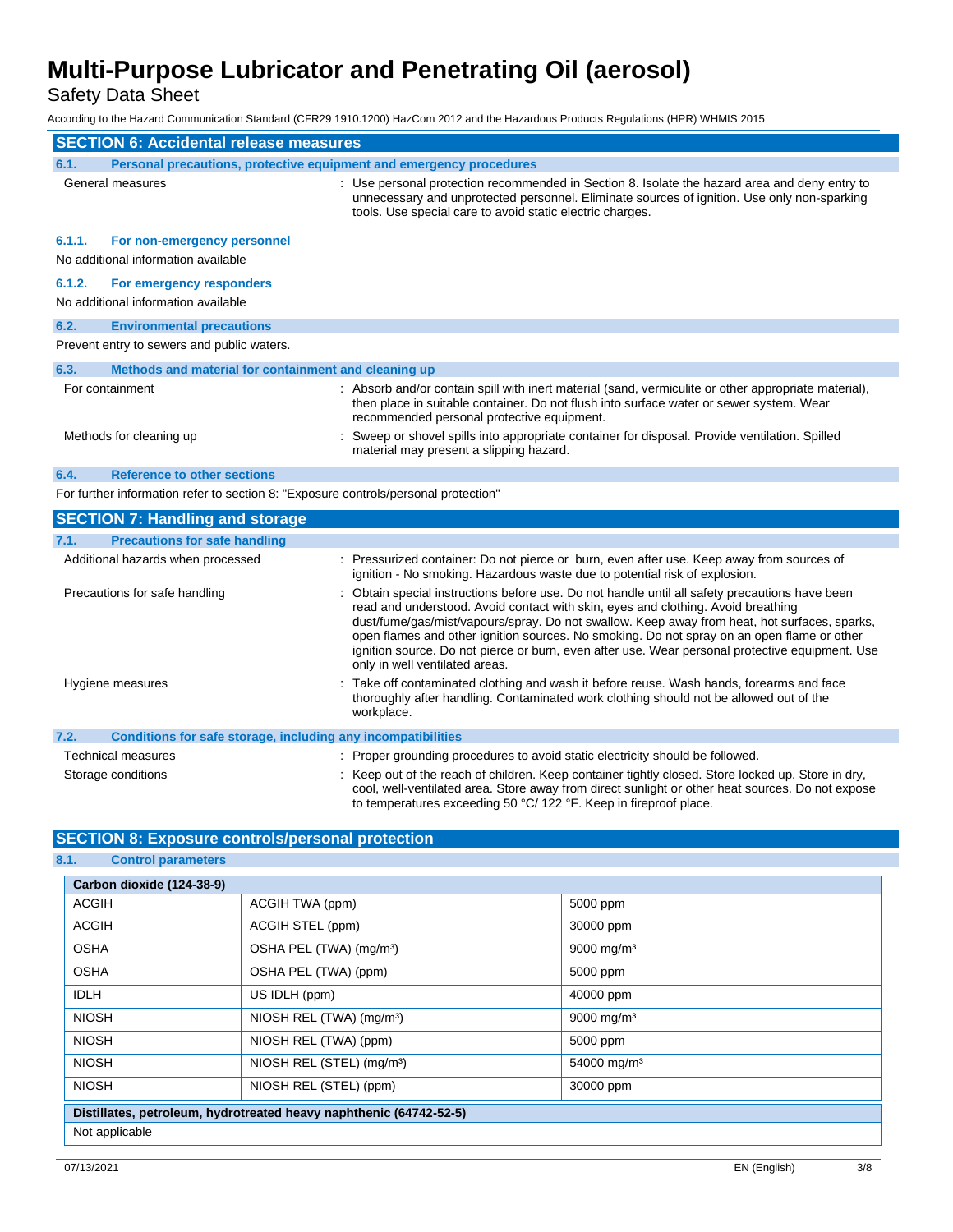Safety Data Sheet

According to the Hazard Communication Standard (CFR29 1910.1200) HazCom 2012 and the Hazardous Products Regulations (HPR) WHMIS 2015

| Barium dinonylnaphthalenesulfonate (25619-56-1)                    |  |
|--------------------------------------------------------------------|--|
| Not applicable                                                     |  |
| Methyl salicylate (119-36-8)                                       |  |
| Not applicable                                                     |  |
| Pine oil (8002-09-3)                                               |  |
| Not applicable                                                     |  |
| Distillates, petroleum, hydrotreated light naphthenic (64742-53-6) |  |
| Not applicable                                                     |  |
| 8.2.<br><b>Exposure controls</b>                                   |  |

| Appropriate engineering controls | : Use ventilation adequate to keep exposures (airborne levels of dust, fume, vapor, etc.) below<br>recommended exposure limits.                                                                                                                  |
|----------------------------------|--------------------------------------------------------------------------------------------------------------------------------------------------------------------------------------------------------------------------------------------------|
| Hand protection                  | : Wear suitable gloves resistant to chemical penetration.                                                                                                                                                                                        |
| Eye protection                   | : Wear eye/face protection.                                                                                                                                                                                                                      |
| Skin and body protection         | : Wear suitable protective clothing.                                                                                                                                                                                                             |
| Respiratory protection           | : In case of insufficient ventilation, wear suitable respiratory equipment. Respirator selection<br>must be based on known or anticipated exposure levels, the hazards of the product and the<br>safe working limits of the selected respirator. |
| Environmental exposure controls  | : Avoid release to the environment.                                                                                                                                                                                                              |
| Other information                | : Handle in accordance with good industrial hygiene and safety procedures. Do not eat, drink or<br>smoke when using this product.                                                                                                                |

| <b>SECTION 9: Physical and chemical properties</b> |
|----------------------------------------------------|
|----------------------------------------------------|

| 9.1.<br>Information on basic physical and chemical properties |                                                                           |  |
|---------------------------------------------------------------|---------------------------------------------------------------------------|--|
| Physical state                                                | : Liquid                                                                  |  |
| Appearance                                                    | : No data available.                                                      |  |
| Colour                                                        | : Dark amber                                                              |  |
| Odour                                                         | <b>Distinctive</b>                                                        |  |
| Odour threshold                                               | : No data available                                                       |  |
| pH                                                            | : No data available                                                       |  |
| Melting point                                                 | : No data available                                                       |  |
| Freezing point                                                | : No data available                                                       |  |
| Boiling point                                                 | : 164 °C (327 °F)                                                         |  |
| Flash point                                                   | : >= 111.67 °C (>= 233 °F) [Closed cup]                                   |  |
| Relative evaporation rate (butylacetate=1)                    | : No data available                                                       |  |
| Flammability (solid, gas)                                     | : Extremely flammable aerosol.                                            |  |
| Vapour pressure                                               | $: < 0.1$ mm Hq                                                           |  |
| Relative vapour density at 20 °C                              | : > 1 (air = 1)                                                           |  |
| Relative density                                              | $: < 0.9$ (water = 1)                                                     |  |
| Solubility                                                    | : Insoluble.                                                              |  |
| Partition coefficient n-octanol/water                         | : No data available                                                       |  |
| Auto-ignition temperature                                     | : No data available                                                       |  |
| Decomposition temperature                                     | : No data available                                                       |  |
| Viscosity, kinematic                                          | : 6.724 cSt $@$ 40 °C (104 °F) [liquid, before packing into aerosol form] |  |
| Viscosity, dynamic                                            | : No data available                                                       |  |
| <b>Explosive limits</b>                                       | : No data available                                                       |  |
| Explosive properties                                          | : No data available                                                       |  |
| Oxidising properties                                          | : No data available                                                       |  |
| <b>Other information</b><br>9.2.                              |                                                                           |  |
| VOC content                                                   | $: 1.2 \%$                                                                |  |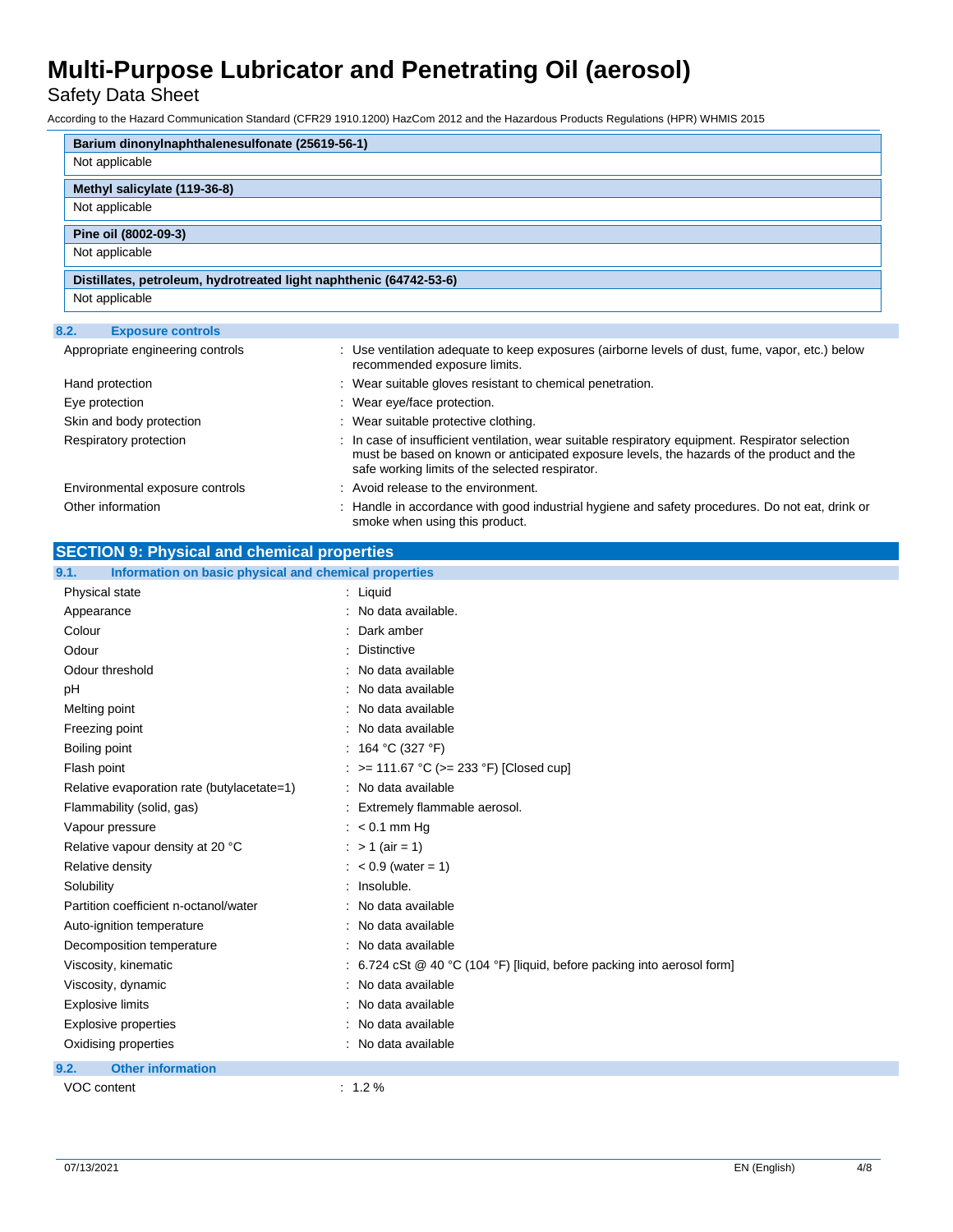Safety Data Sheet

According to the Hazard Communication Standard (CFR29 1910.1200) HazCom 2012 and the Hazardous Products Regulations (HPR) WHMIS 2015

| <b>SECTION 10: Stability and reactivity</b>                             |                                                                                                                                                         |
|-------------------------------------------------------------------------|---------------------------------------------------------------------------------------------------------------------------------------------------------|
| <b>Reactivity</b><br>10.1.                                              |                                                                                                                                                         |
| No dangerous reactions known under normal conditions of use.            |                                                                                                                                                         |
| 10.2.<br><b>Chemical stability</b>                                      |                                                                                                                                                         |
|                                                                         | Extremely flammable aerosol. Contains gas under pressure; may explode if heated. Extreme risk of explosion by shock, friction, fire or other sources of |
| ignition.                                                               |                                                                                                                                                         |
| 10.3.<br><b>Possibility of hazardous reactions</b>                      |                                                                                                                                                         |
| No dangerous reactions known under normal conditions of use.            |                                                                                                                                                         |
| 10.4.<br><b>Conditions to avoid</b>                                     |                                                                                                                                                         |
| Sources of ignition. Heat. Incompatible materials. Direct sunlight.     |                                                                                                                                                         |
| 10.5.<br><b>Incompatible materials</b>                                  |                                                                                                                                                         |
| Strong oxidizers.                                                       |                                                                                                                                                         |
|                                                                         |                                                                                                                                                         |
| 10.6.<br><b>Hazardous decomposition products</b>                        |                                                                                                                                                         |
| May include, and are not limited to: oxides of carbon.                  |                                                                                                                                                         |
| <b>SECTION 11: Toxicological information</b>                            |                                                                                                                                                         |
| 11.1.<br>Information on toxicological effects                           |                                                                                                                                                         |
| Acute toxicity (oral)                                                   | : Not classified.                                                                                                                                       |
| Acute toxicity (dermal)                                                 | Not classified.                                                                                                                                         |
| Acute toxicity (inhalation)                                             | Not classified                                                                                                                                          |
|                                                                         |                                                                                                                                                         |
| Distillates, petroleum, hydrotreated heavy naphthenic (64742-52-5)      |                                                                                                                                                         |
| LD50 oral rat                                                           | > 5000 mg/kg                                                                                                                                            |
| LD50 dermal rabbit                                                      | > 2000 mg/kg                                                                                                                                            |
| Antimony, tris(dipentylcarbamodithioato-S,S')-, (OC-6-11)- (15890-25-2) |                                                                                                                                                         |
| LD50 oral rat                                                           | > 16400 mg/kg                                                                                                                                           |
| LD50 dermal rabbit                                                      | > 16000 mg/kg                                                                                                                                           |
| Barium dinonylnaphthalenesulfonate (25619-56-1)                         |                                                                                                                                                         |
| LD50 oral rat                                                           | 1750 mg/kg                                                                                                                                              |
| LD50 dermal rabbit                                                      | > 1000 mg/kg                                                                                                                                            |
| LC50 inhalation rat                                                     | > 21 mg/l (Exposure time: 1 h)                                                                                                                          |
| Methyl salicylate (119-36-8)                                            |                                                                                                                                                         |
| LD50 oral rat                                                           | 887 mg/kg                                                                                                                                               |
| LD50 dermal rabbit                                                      | > 5000 mg/kg                                                                                                                                            |
| ATE CA (oral)                                                           | 887 mg/kg bodyweight                                                                                                                                    |
| Pine oil (8002-09-3)                                                    |                                                                                                                                                         |
| LD50 oral rat                                                           | 3200 mg/kg                                                                                                                                              |
| LD50 dermal rabbit                                                      | 400 mg/kg                                                                                                                                               |
| LC50 inhalation rat                                                     | > 3.79 mg/l/4h                                                                                                                                          |
| Distillates, petroleum, hydrotreated light naphthenic (64742-53-6)      |                                                                                                                                                         |
| LD50 oral rat                                                           | > 5000 mg/kg                                                                                                                                            |
| LD50 dermal rabbit                                                      | > 2000 mg/kg                                                                                                                                            |
| LC50 inhalation rat                                                     | 2180 mg/m <sup>3</sup> (Exposure time: 4 h)                                                                                                             |
| Skin corrosion/irritation                                               | Not classified.                                                                                                                                         |
| Serious eye damage/irritation                                           | Causes serious eye irritation.                                                                                                                          |
| Respiratory or skin sensitisation                                       | May cause an allergic skin reaction.                                                                                                                    |
| Germ cell mutagenicity                                                  | Not classified.                                                                                                                                         |
| Carcinogenicity                                                         | Not classified.                                                                                                                                         |
| Reproductive toxicity                                                   | May damage fertility or the unborn child.                                                                                                               |
| STOT-single exposure                                                    | Not classified.                                                                                                                                         |
| STOT-repeated exposure                                                  | Not classified.                                                                                                                                         |
| Aspiration hazard                                                       | : May be fatal if swallowed and enters airways.                                                                                                         |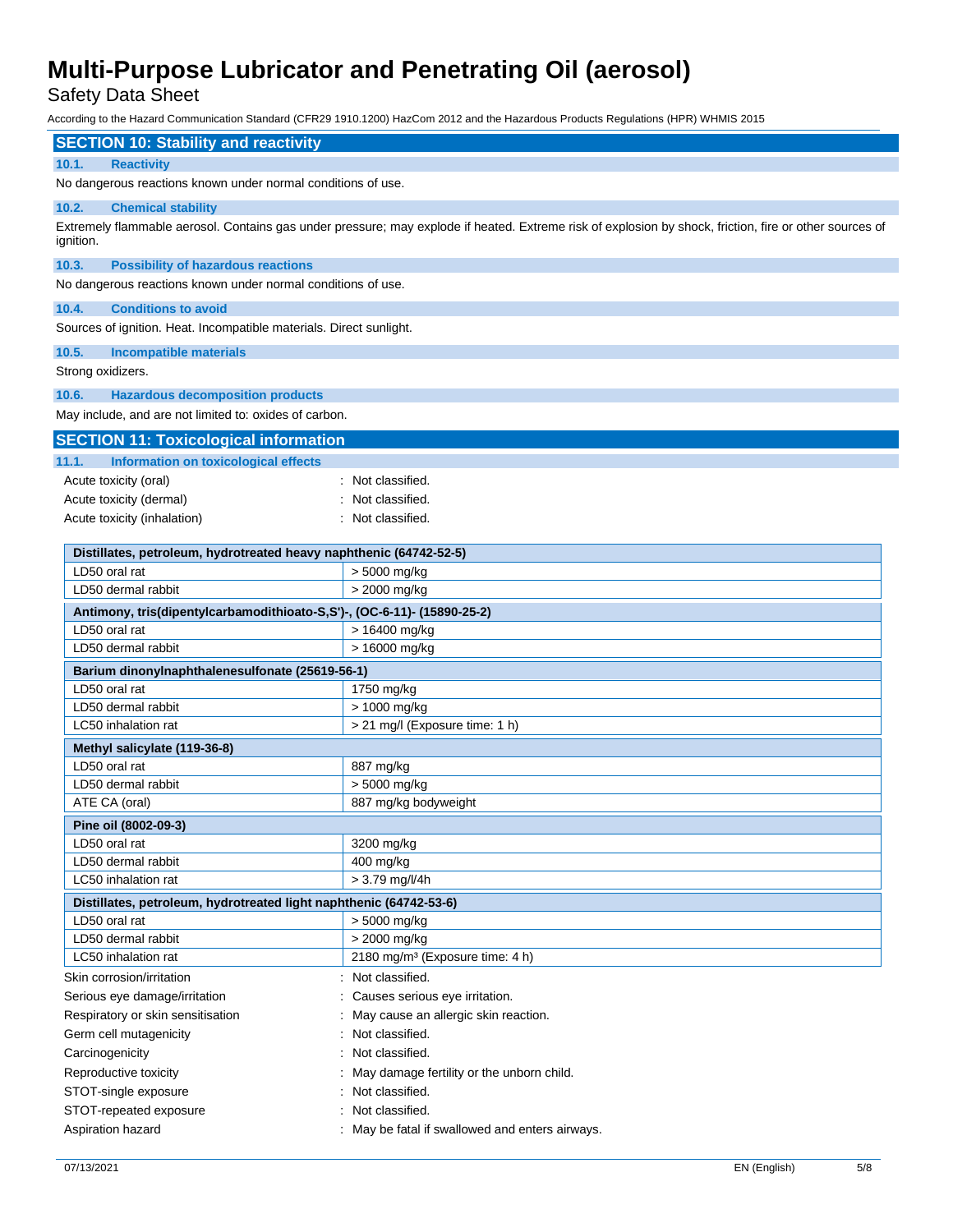Safety Data Sheet

According to the Hazard Communication Standard (CFR29 1910.1200) HazCom 2012 and the Hazardous Products Regulations (HPR) WHMIS 2015

| Multi-Purpose Lubricator and Penetrating Oil (aerosol)                         |                                                                                                                                                                                 |  |  |  |
|--------------------------------------------------------------------------------|---------------------------------------------------------------------------------------------------------------------------------------------------------------------------------|--|--|--|
| Vaporizer                                                                      | Aerosol                                                                                                                                                                         |  |  |  |
| Viscosity, kinematic (calculated value) (40 °C)                                | 6.724 mm <sup>2</sup> /s @ 40 °C (104 °F) [liquid, before packing into aerosol form]                                                                                            |  |  |  |
| Symptoms/effects after inhalation                                              | : May cause irritation to the respiratory tract.                                                                                                                                |  |  |  |
| Symptoms/effects after skin contact                                            | : May cause skin irritation. Repeated exposure may cause skin dryness or cracking. May cause<br>an allergic skin reaction.                                                      |  |  |  |
| Symptoms/effects after eye contact                                             | Causes serious eye irritation. Symptoms may include discomfort or pain, excess blinking and<br>tear production, with marked redness and swelling of the conjunctiva.            |  |  |  |
| Symptoms/effects after ingestion                                               | : May be fatal if swallowed and enters airways. This product may be aspirated into the lungs and<br>cause chemical pneumonitis. May cause stomach distress, nausea or vomiting. |  |  |  |
| Chronic symptoms                                                               | May damage fertility or the unborn child.                                                                                                                                       |  |  |  |
| Other information                                                              | : Likely routes of exposure: ingestion, inhalation, skin and eye.                                                                                                               |  |  |  |
|                                                                                |                                                                                                                                                                                 |  |  |  |
| <b>SECTION 12: Ecological information</b>                                      |                                                                                                                                                                                 |  |  |  |
| 12.1.<br><b>Toxicity</b><br>Ecology - general                                  | : May cause long-term adverse effects in the aquatic environment.                                                                                                               |  |  |  |
| Distillates, petroleum, hydrotreated heavy naphthenic (64742-52-5)             |                                                                                                                                                                                 |  |  |  |
| LC50 fish 1                                                                    | > 5000 mg/l (Exposure time: 96 h - Species: Oncorhynchus mykiss)                                                                                                                |  |  |  |
| EC50 Daphnia 1                                                                 | > 1000 mg/l (Exposure time: 48 h - Species: Daphnia magna)                                                                                                                      |  |  |  |
|                                                                                |                                                                                                                                                                                 |  |  |  |
| Pine oil (8002-09-3)                                                           |                                                                                                                                                                                 |  |  |  |
| EC50 Daphnia 1                                                                 | 17 - 28 mg/l (Exposure time: 48 h - Species: Daphnia magna [Flow through])                                                                                                      |  |  |  |
| Distillates, petroleum, hydrotreated light naphthenic (64742-53-6)             |                                                                                                                                                                                 |  |  |  |
| LC50 fish 1                                                                    | > 5000 mg/l (Exposure time: 96 h - Species: Oncorhynchus mykiss)                                                                                                                |  |  |  |
| EC50 Daphnia 1                                                                 | > 1000 mg/l (Exposure time: 48 h - Species: Daphnia magna)                                                                                                                      |  |  |  |
| 12.2.<br><b>Persistence and degradability</b>                                  |                                                                                                                                                                                 |  |  |  |
| Multi-Purpose Lubricator and Penetrating Oil (aerosol)                         |                                                                                                                                                                                 |  |  |  |
| Persistence and degradability                                                  | Not established.                                                                                                                                                                |  |  |  |
| 12.3.<br><b>Bioaccumulative potential</b>                                      |                                                                                                                                                                                 |  |  |  |
| Multi-Purpose Lubricator and Penetrating Oil (aerosol)                         |                                                                                                                                                                                 |  |  |  |
| Bioaccumulative potential                                                      | Not established.                                                                                                                                                                |  |  |  |
| Carbon dioxide (124-38-9)                                                      |                                                                                                                                                                                 |  |  |  |
| BCF fish 1                                                                     | (no bioaccumulation)                                                                                                                                                            |  |  |  |
| Methyl salicylate (119-36-8)                                                   |                                                                                                                                                                                 |  |  |  |
| Partition coefficient n-octanol/water                                          | 2.55                                                                                                                                                                            |  |  |  |
|                                                                                |                                                                                                                                                                                 |  |  |  |
| 12.4.<br><b>Mobility in soil</b>                                               |                                                                                                                                                                                 |  |  |  |
| No additional information available                                            |                                                                                                                                                                                 |  |  |  |
| 12.5.<br><b>Other adverse effects</b>                                          |                                                                                                                                                                                 |  |  |  |
| Other information                                                              | : No other effects known.                                                                                                                                                       |  |  |  |
| <b>SECTION 13: Disposal considerations</b>                                     |                                                                                                                                                                                 |  |  |  |
| 13.1.<br><b>Waste treatment methods</b>                                        |                                                                                                                                                                                 |  |  |  |
| Product/Packaging disposal recommendations                                     | Dispose of contents/container to hazardous or special waste collection point, in accordance<br>with local, regional, national and/or international regulation.                  |  |  |  |
| Additional information                                                         | : Flammable vapours may accumulate in the container.                                                                                                                            |  |  |  |
| <b>SECTION 14: Transport information</b>                                       |                                                                                                                                                                                 |  |  |  |
| Department of Transportation (DOT) and Transportation of Dangerous Goods (TDG) |                                                                                                                                                                                 |  |  |  |
| In accordance with DOT/TDG                                                     |                                                                                                                                                                                 |  |  |  |
| UN-No.(DOT/TDG)                                                                | : UN1950                                                                                                                                                                        |  |  |  |
| Proper Shipping Name (DOT/TDG)                                                 | : Aerosols                                                                                                                                                                      |  |  |  |

Class (DOT/TDG) : Class 2.1 - Flammable gas 49 CFR 173.115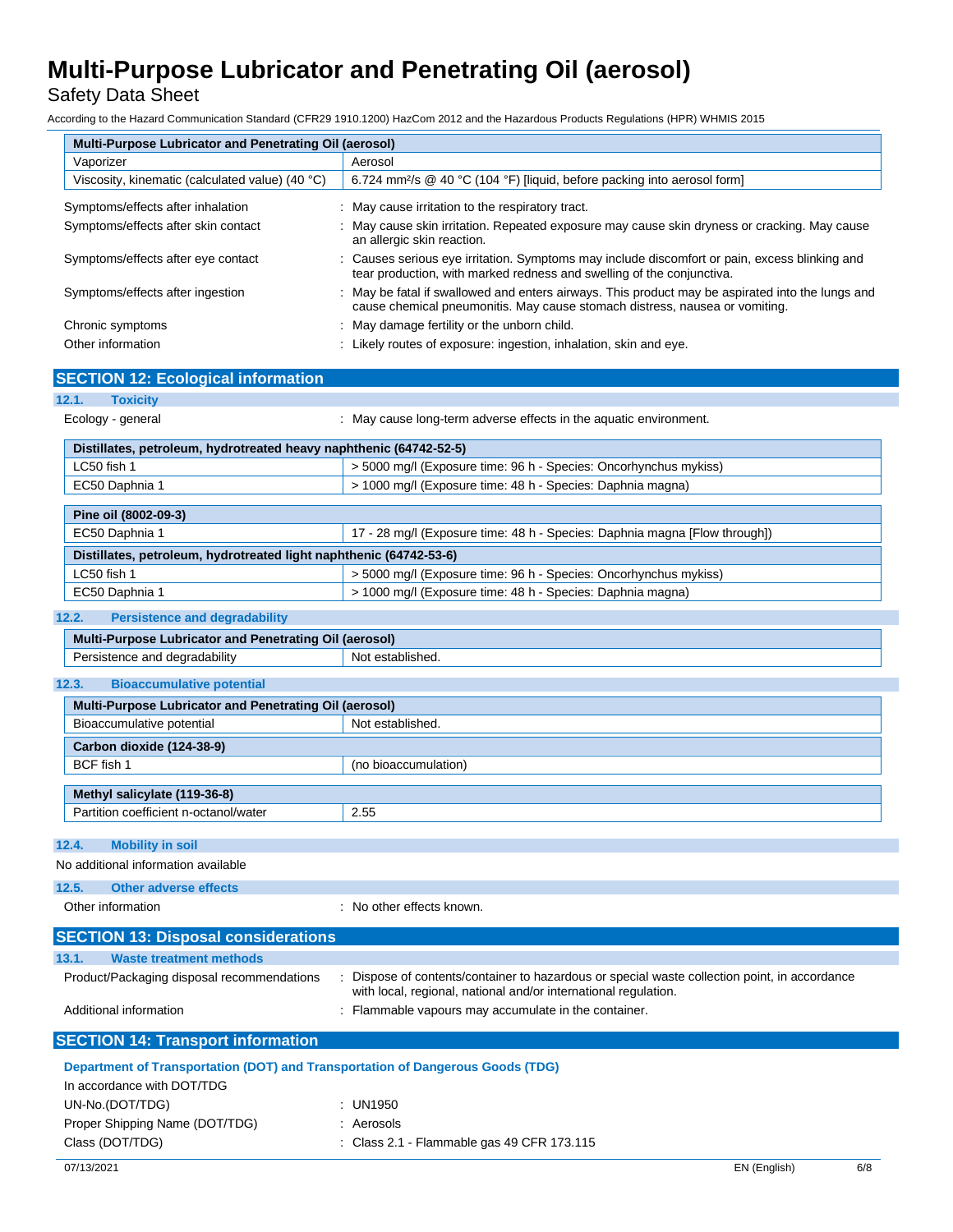Safety Data Sheet

According to the Hazard Communication Standard (CFR29 1910.1200) HazCom 2012 and the Hazardous Products Regulations (HPR) WHMIS 2015

Hazard labels (DOT/TDG) :



### **Transportation of Dangerous Goods (TDG)**

In accordance with TDG Not regulated

### **Transport by sea**

This product is currently not packaged to comply with IMDG regulations. It is not intended to be shipped by sea.

### **Transport by air**

This product is currently not packaged to comply with IATA regulations. It is not intended to be shipped by air.

### **SECTION 15: Regulatory information**

#### **15.1. US Federal regulations**

All components of this product are listed, or excluded from listing, on the United States Environmental Protection Agency Toxic Substances Control Act (TSCA) inventory.

All components of this product are listed, or excluded from listing, on the Canadian DSL (Domestic Substances List) and NDSL (Non-Domestic Substances List) inventories.

#### **15.2. International regulations**

### No additional information available

#### **15.3. US State regulations**

California Proposition 65 - This product does not contain any substances known to the state of California to cause cancer, developmental and/or reproductive harm

| <b>Component</b>                                                     | <b>State or local requlations</b>                                                                                                                        |  |
|----------------------------------------------------------------------|----------------------------------------------------------------------------------------------------------------------------------------------------------|--|
| Carbon dioxide (124-38-9)                                            | U.S. - Massachusetts - Right To Know List; U.S. - New Jersey - Right to Know<br>Hazardous Substance List; U.S. - Pennsylvania - RTK (Right to Know) List |  |
| Methyl salicylate (119-36-8)                                         | U.S. - Pennsylvania - RTK (Right to Know) List                                                                                                           |  |
| Distillates, petroleum, hydrotreated light<br>naphthenic(64742-53-6) | U.S. - Massachusetts - Right To Know List                                                                                                                |  |
| Pine oil(8002-09-3)                                                  | U.S. - New Jersey - Right to Know Hazardous Substance List                                                                                               |  |

| <b>SECTION 16: Other information</b> |                                          |         |
|--------------------------------------|------------------------------------------|---------|
| Revision date                        | : 07/13/2021                             |         |
| Other information                    | : None.                                  |         |
| Prepared by                          | Nexreg Compliance Inc.<br>www.Nexreg.com | ONEXREG |
| NFPA health hazard                   | $\therefore$ 2                           |         |
| NFPA fire hazard                     | : 4                                      | 4       |
| NFPA reactivity                      | $\therefore$ 0                           |         |

Indication of changes: Composition. GHS classification. 07/13/2021: Logo (Howes)

SDS HazCom 2012 - WHMIS 2015 (NexReg) - Section 15